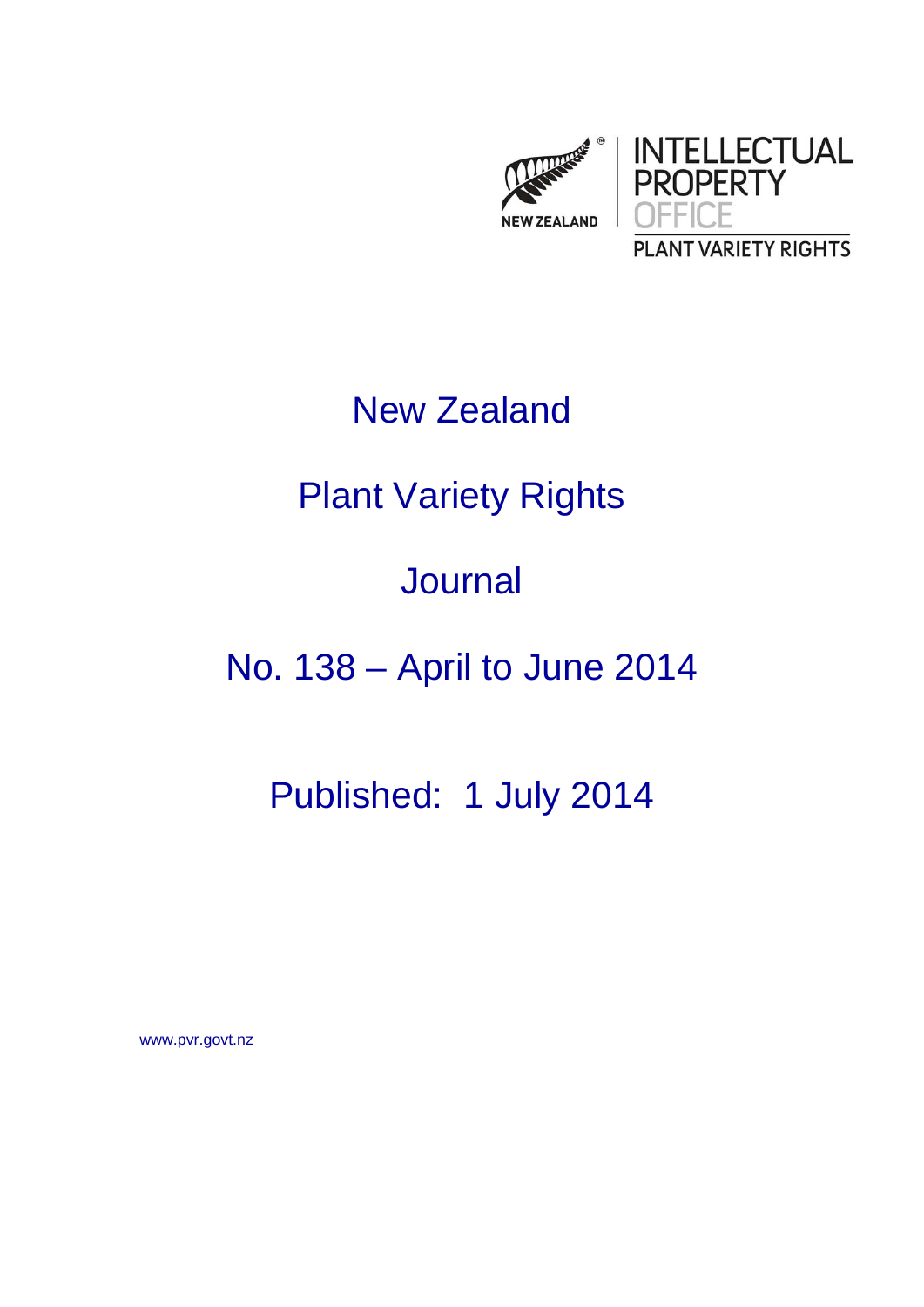#### I. GENERAL INFORMATION

I.A PROVISIONALLY PROTECTED VARIETIES (VARIETIES FOR WHICH APPLICATION FOR PVR HAS BEEN MADE BUT NO DECISION HAS BEEN REACHED) AT 30 June 2014

The Office has changed the way we provide the information for provisionally protected varieties as at 30 June 2014. You can now search for this information online:

- 1. Go to the **Search Plant Variety Right(s)** screen.
- 2. Select **Advanced Search**. The advance search fields display.
- 3. Select **Case Status**. **The Select case status** window displays.
- 4. Tick the **Filed** status description then **Select**. You will return to the Search Plant Variety Right(s) screen.
- 5. Select the **Search** button. The search results will display beneath the search criteria.

You can choose to select some, none or all search results to be emailed to you. Enter your email address and then select either the Excel or PDF report. The PDF report will give you a full summary of each variety in your search results.

Please see our guide to online [searching](http://www.iponz.govt.nz/cms/pvr/how-to-check-for-existing-plant-variety-rights/guide-to-online-searching-of-the-pvr-register) of the PVR register for further information.

#### I.B CLOSING DATES – NOTICE TO BREEDERS ENTERING VARIETIES IN CENTRAL DUS TRIALS

#### CONDUCTED BY THE PVR OFFICE

You will need to meet the following deadlines in order to have your variety included in the central trials to be established in 2014.

Potatoes ‐ Make application by 1 August 2014.

Summer sown Brassicas ‐ Make application by 1 November 2014.

### I.C USE OF THE CORRECT TECHNICAL QUESTIONNAIRE

From time to time the technical questionnaire for a specific genus or species is revised and updated. All technical questionnaires on the website are current and up to date. PVRO will notify users of these changes and will accept applications made with the out dated version for a reasonable length of time after the introduction of the updated technical questionnaire. After this transition period, applications will not be accepted with an out dated technical questionnaire. PVRO requests that all users ensure that the technical questionnaires used are up to date. If there is doubt check the website or contact PVRO

### I.D NEW UPOV MEMBER STATE

The African Intellectual Property Organisation (OAPI) became the 72<sup>nd</sup> member of UPOV on 10 June 2014. OAPI is only the second inter‐governmental organisation to become a member and consists of 17 member states from West Africa; Benin, Burkina Faso, Cameroon, Central African Republic, Chad,